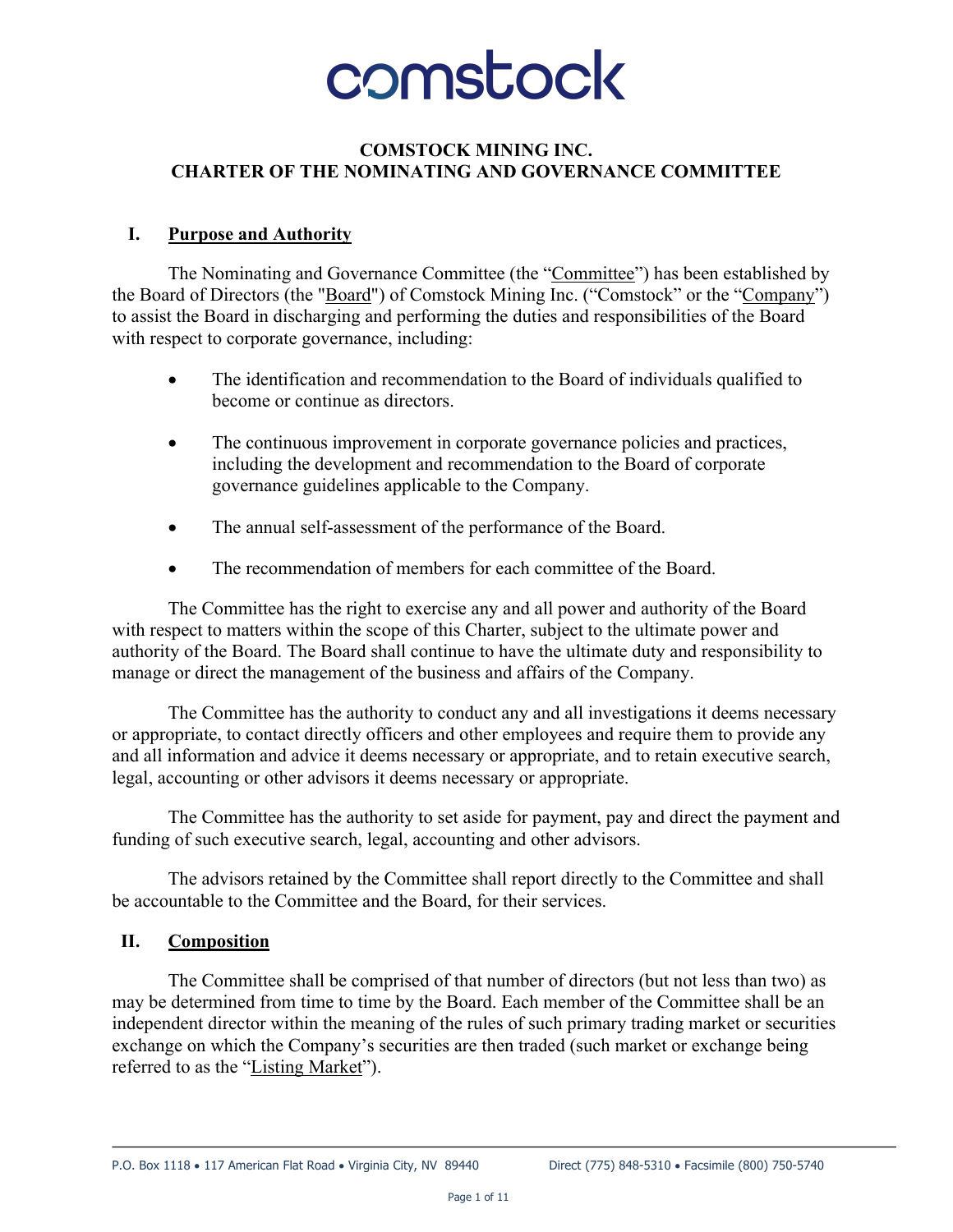The Nominating and Governance Committee shall recommend directors to be elected or terminated as members of the Committee. The members of the Committee shall be elected by the Board at the annual organizational meeting of the Board or at such other times as the Board may determine. Each member of the Committee shall serve until the next annual organizational meeting of the Board or the earlier of his or her termination as a member of the Committee by the Board, the election of his or her successor as a member of the Committee or his or her death or his or her resignation or removal as a director. Unless a Chair is elected by the Board, the members of the Committee may designate a Chair by a majority vote.

#### **III. Meetings**

The Committee shall meet in regular sessions at least two times annually and in special sessions as circumstances warrant. Committee members are expected to attend meetings and to spend the time needed to properly discharge their responsibilities. Members are present for purposes of a Committee meeting if they appear in person at the meeting or by telephone or video conferencing whereby each member can speak to and hear every other member.

A majority of the members of the Committee shall constitute a quorum for the transaction of business. The act of a majority of the members present at any meeting at which there is a quorum shall be the act of the Committee.

The Committee shall keep minutes of its meetings and other proceedings.

#### **IV. Procedures**

The Committee shall determine its meeting schedule, the agenda for each meeting, the information to be provided to it before or at each meeting and all other matters relating to the conduct of its meetings and other activities.

The Chair of the Committee shall establish and distribute (or request the Secretary to distribute) to each Committee member prior to each meeting an agenda for the meeting. Each Committee member is free to raise, at any regular meeting, subjects that are not already on the agenda for that meeting.

Information that is important to understanding the business to be conducted at a meeting should generally be distributed to the Committee members at least one week (or, if that is not feasible, as soon as practicable) before the meeting, and Committee members should review these materials before the meeting.

It is the sense of the Board that, subject to Section V below, the activities and procedures of the Committee should remain flexible so that it may appropriately respond to changing circumstances.

#### **V. Primary Activities**

Without limiting the scope of the preceding provisions of this Charter, the Committee shall: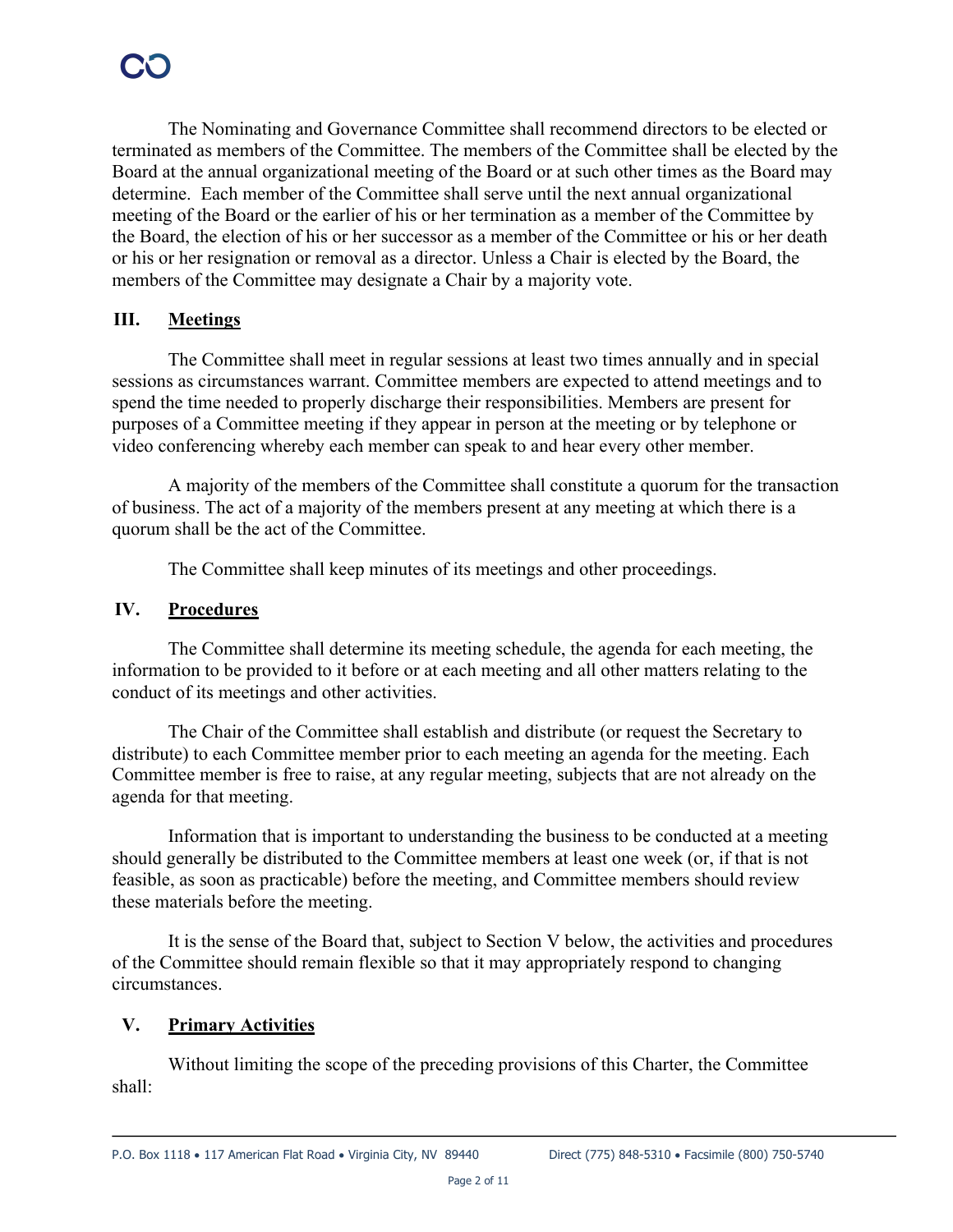- 1. Review and assess the adequacy of this Charter at least annually. Submit changes to this Charter to the Board for approval.
- 2. Conduct an annual self-assessment to determine whether the Committee is functioning effectively, including evaluating the Committee's contributions to the Company, with a specific emphasis on areas in which such contributions could be improved.
- 3. Review and assess the adequacy of the Corporate Governance Guidelines (Board Charter) at least annually. Submit appropriate changes to the Corporate Governance Guidelines to the Board for approval.
- 4. Report on its meetings, proceedings and other activities at each meeting of the Board.
- 5. Review at least annually best practices with respect to matters within the scope of this Charter.
- 6. Receive comments from all directors with respect to, and report annually to the Board on, an assessment of each director's and the Board's contribution to the Company, with specific focus on areas in which such contributions could be improved.
- 7. Review at least annually the skills and characteristics for election of new and continuation of existing directors (see Annex A to this Charter).
- 8. Identify individuals who are qualified and available to serve as directors, including whether such individuals are independent under the rules of the Listing Market, the Securities and Exchange Commission and the Sarbanes-Oxley Act of 2002, nonemployee directors under Rule 16b-3 under the Securities Exchange Act of 1934, as amended, and outside directors under Section 162(m) of the Internal Revenue Code of 1986, as amended (see Annex B to this Charter for a summary including as to the independence rules under NYSE American LLC's Company Guide).
- 9. Review at least annually whether the existing directors are independent directors, nonemployee directors and outside directors within the meanings specified in Item 8 above.
- 10. Review candidates for nomination for election as directors submitted by directors, officers, employees and stockholders, establish procedures to be followed by stockholders in submitting nominees, and determine any differences in the manner in which the Committee evaluates nominees based on whether a stockholder made the recommendation or any differences in procedures to be followed for nominees of stockholders who beneficially owned more than 5% of the Company's common stock for at least one year as of the date the recommendation is made.
- 11. Recommend to the Board nominees for election as directors at each annual meeting of stockholders, to fill a vacancy on the Board or to increase the size of the Board.
- 12. Recommend to the Board the non-renomination of a director where appropriate.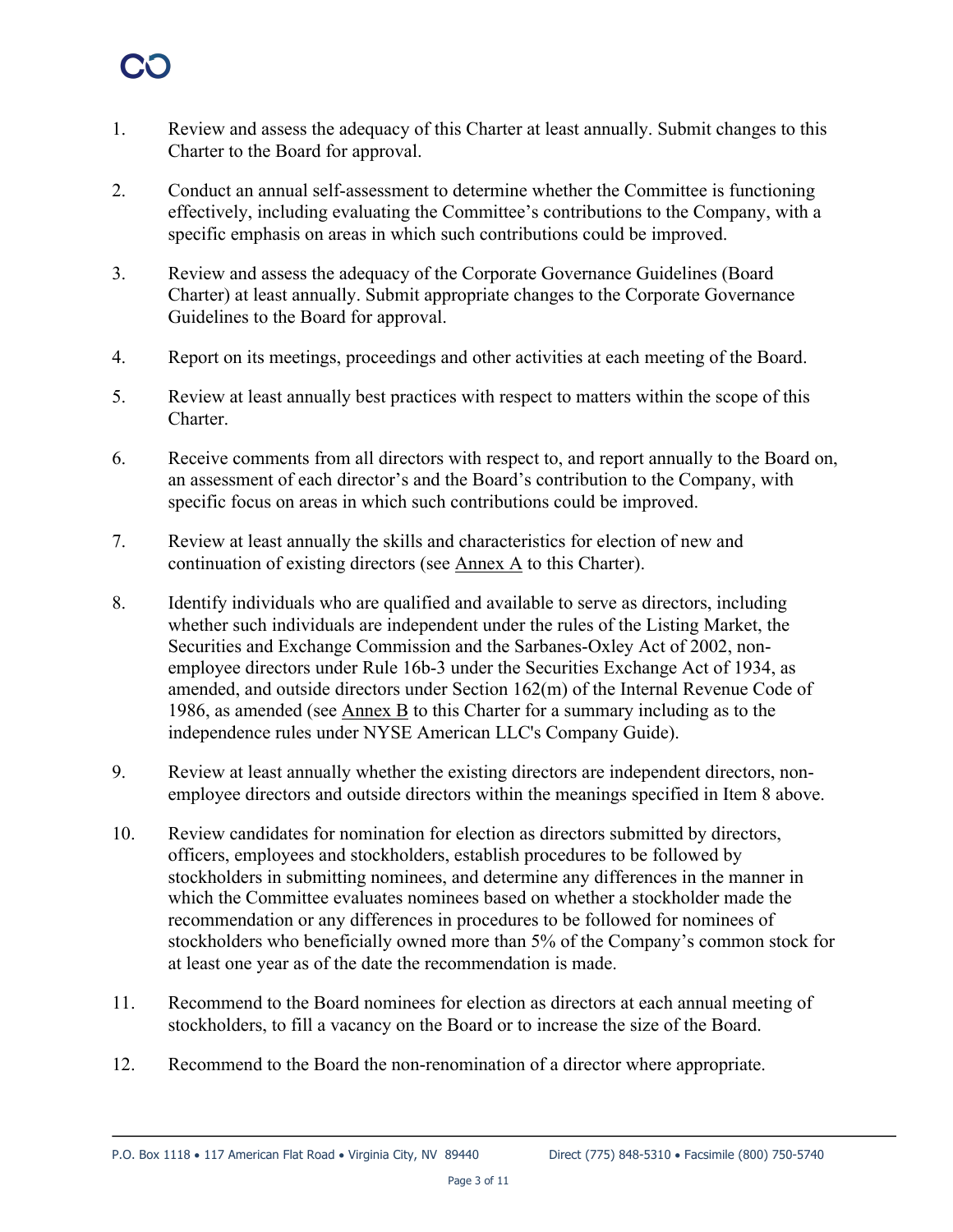- 13. Recommend to the Board the removal of a director from a Committee.
- 14. Review periodically the quality, sufficiency and timeliness of information furnished by management to the Board in connection with meetings of the Board and its committees and other activities of the directors.
- 15. Review periodically policies and procedures on delegation of authority to executive officers and others.
- 16. Review periodically composition of the boards of directors (and similar governing bodies) of subsidiaries, including applicable regulatory requirements, jurisdictional and personal liability matters, and subsidiary compliance with codes of conduct, corporate directives and initiatives, and corporate policies and procedures.
- 17. Review periodically policies and procedures relating to document retention.
- 18. Review periodically the By-Laws (including provisions relating to indemnification of directors and officers). Submit appropriate recommendations to the Board.
- 19. Review periodically directors and officers' insurance policies (including so called "Side-A" coverage for directors and officers individually) and indemnification agreements. Direct changes as appropriate.
- 20. Except to the extent that such advancement and indemnification is required by law, by the Certificate of Incorporation or Bylaws or by contract, review and, as appropriate, determine whether costs and expenses (including attorneys' fees) should be advanced and indemnification should be provided to directors and senior management in connection with claims and litigation arising out of their activities on behalf of the Company.
- 21. Select, retain, evaluate and, as appropriate, terminate and replace any executive search firm with respect to the identification of candidates for nomination for election as directors (and the Committee shall have the sole authority to take any such actions).
- 22. Exercise oversight of the evaluation of management.
- 23. Develop and recommend to the Board corporate governance guidelines.
- 24. Review and report to the Board on a periodic basis with regards to matters of corporate responsibility, diversity and sustainability, including trends and impacts to the Company's business of environmental, social and governance issues.
- 25. Implement compliance with reasonable procedures regarding director information requests and access to officers and employees (see Annex C to this Charter).
- 26. Review periodically any stock ownership guidelines. Submit appropriate recommendations to the Board, as applicable.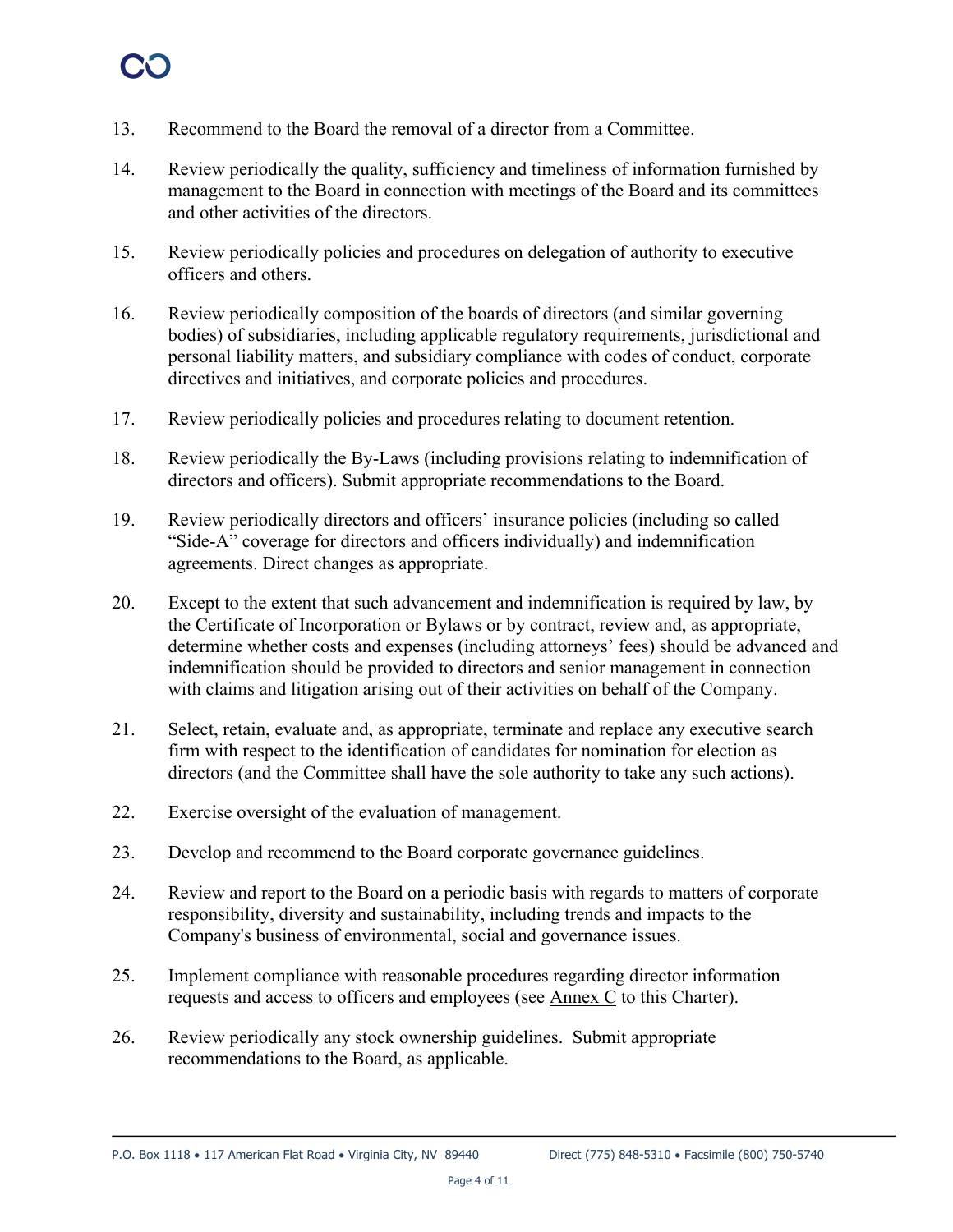## CO

### **VI. Website**

This Charter shall be placed on the Company's website.

Date: December 31, 2021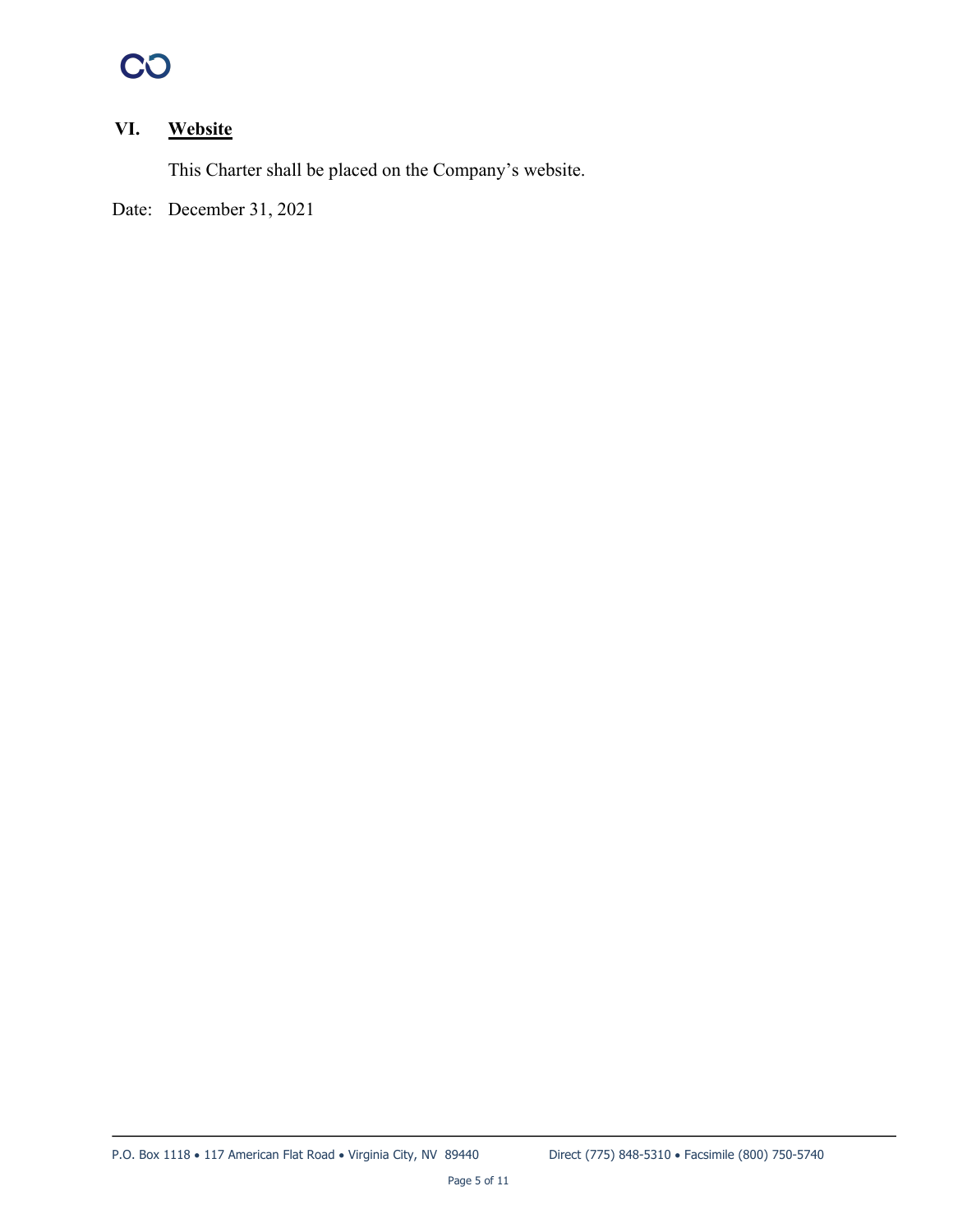#### **ANNEX A SKILLS AND CHARACTERISTICS FOR DIRECTORS**

#### **Board Composition**

The Board as a whole should possess the following core competencies:

- 1. Accounting, Finance and Disclosure: ability to protect and inform stockholders and debtholders through liquidity and capital resource management and internal financial and disclosure controls;
- 2. Business Judgment: ability to assess business risk and stockholder and debtholder valuation creation strategies;
- 3. Management: ability to apply general management best practices in a complex, rapidly evolving business environment;
- 4. Crisis Response: ability and time to perform during periods of both short-term and prolonged crisis;
- 5. Industry Knowledge: ability to assess opportunities and threats unique to the Company's industry;
- 6. International Markets: ability to appreciate the importance of global business trends;
- 7. Leadership: ability to attract, motivate and energize a high-performance leadership team; and
- 8. Strategy/Vision: ability to provide strategic insight and direction by encouraging innovation, conceptualizing key trends, evaluating strategic decisions and continuously challenging the Company to sharpen its vision.

#### **Specific Qualifications**

Each director should have the following skills and characteristics:

- 1. Have high personal standards:
	- a. Integrity;
	- b. Honesty; and
	- c. Desire to make full disclosure of all present and future conflicts of interest.
- 2. Have the ability to make informed business judgments;
- 3. Have literacy in financial and business matters;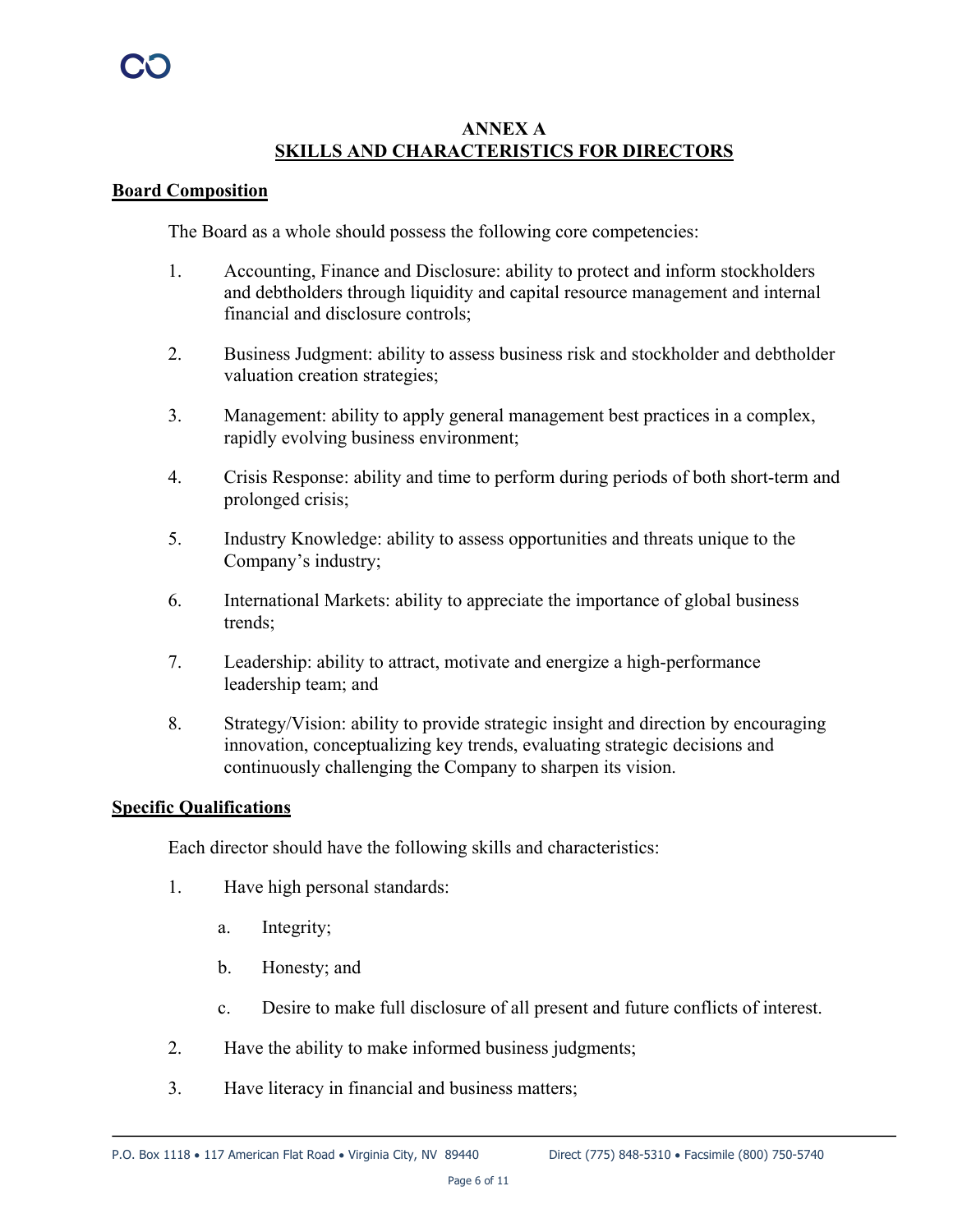- 4. Have the ability to be an effective team member;
- 5. Have a commitment to active involvement and an ability to give priority to the Company; a member of the Audit and Finance Committee should serve on no more than three public company audit committees;
- 6. Have no affiliations with competitors;
- 7. Have achieved high levels of accountability and success in his or her given fields;
- 8. Have no geographic travel restrictions;
- 9. Have an ability and willingness to learn the Company's business;
- 10. Preferably have experience in the Company's business or in professional fields (i.e. finance, accounting, law or banking) or in other industries or as a manager of international businesses so as to have the ability to bring new insight, experience or contacts and resources to the Company;
- 11. Preferably have a willingness to make a personal substantive investment in the Company;
- 12. Preferably have no direct affiliations with major customers, suppliers or vendors; and
- 13. Preferably have previous public company board experience together with good references.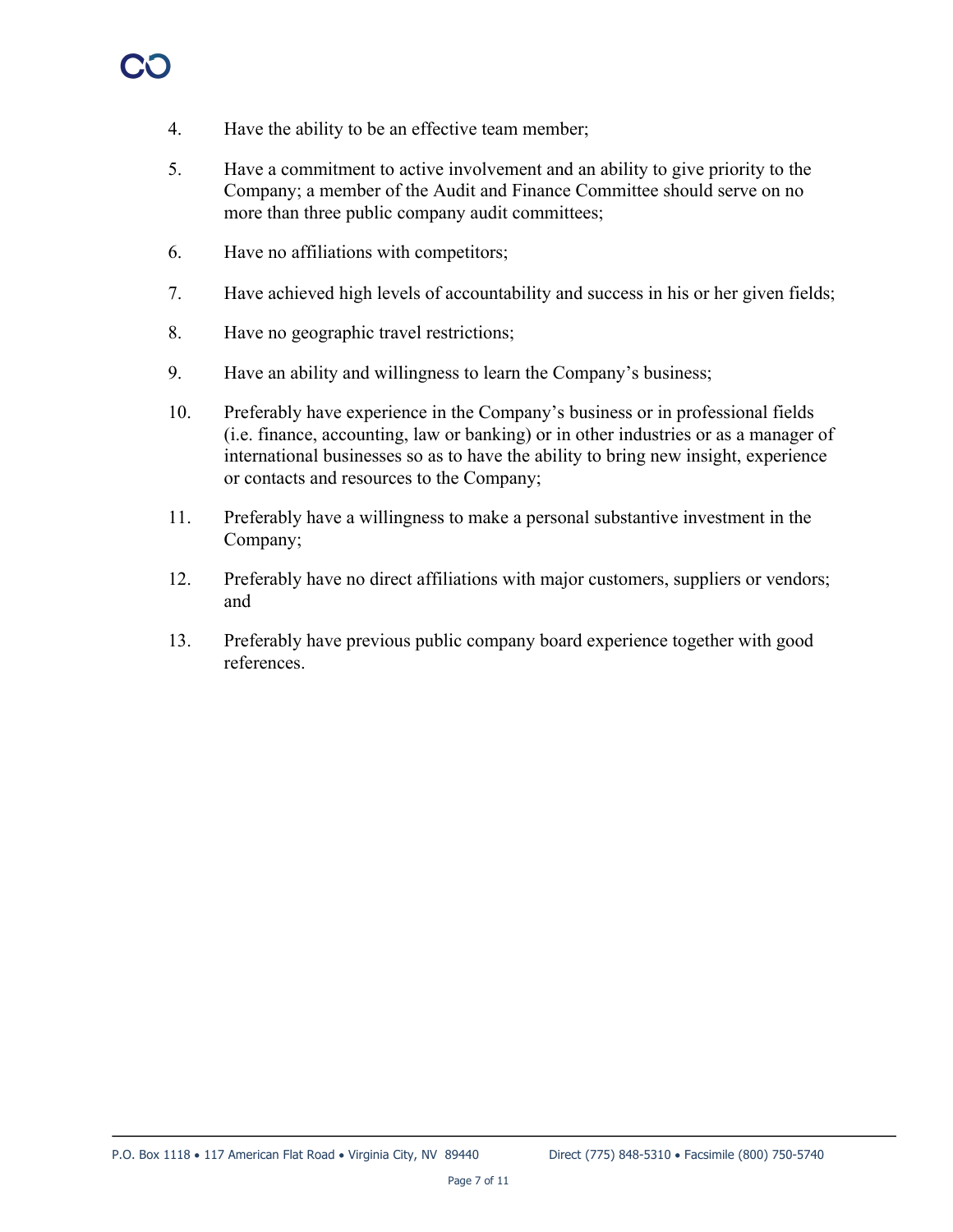### **ANNEX B DEFINITIONS**

#### **Independent Director**

Under listing requirements of the NYSE American LLC Company Guide, no director qualifies as "independent" unless the Board affirmatively determines that the director does not have a relationship that would interfere with the exercise of independent judgment in carrying out the responsibilities of a director. In addition, the Company Guide sets forth a bright-line, non-exclusive list of persons who shall not be considered independent, as described in Section 803A of such Company Guide.

Under the Sarbanes-Oxley Act of 2002, as amended, and Rule 10A-3 under the Securities Exchange Act of 1934, as amended, an independent director, for purposes of audit committee standards, is a director who:

- $\bullet$  does not directly or indirectly<sup>1</sup> accept any consulting, advisory or other compensatory fee<sup>2</sup> from the Company or any subsidiary thereof, other than in such person's capacity as a Board or committee member; and
- is not an affiliated<sup>3</sup> person of the Company or any subsidiary thereof.

<sup>&</sup>quot;Indirect" acceptance includes acceptance by a spouse, a minor child or stepchild or a child or stepchild sharing a home with the audit committee member or by an entity in which the audit committee member is a partner, member or officer such as a managing director occupying a comparable position or executive officer, or occupies a similar position (except limited partners, non-managing members and those occupying similar positions who, in each case, have no active role in providing services to the entity) and which provides accounting, consulting, legal, investment banking or financial advisory services to the Company or any subsidiary thereof.

<sup>&</sup>lt;sup>2</sup> Compensatory fees do not include the receipt of fixed amounts of compensation under a retirement plan (including deferred compensation) for prior service with the Company (so long as such compensation is not contingent in any way on continued service). Compensatory fees typically do not include a severance package or non-compete arrangements (but may include these if they are part of a consulting agreement that calls for continued service, even if the service is never rendered).

<sup>&</sup>lt;sup>3</sup> An "affiliate" of (or person "affiliated" with) the Company means a person who (directly, or indirectly through one or more intermediaries) controls, is controlled by or is under common control with the Company. "Control" means the direct or indirect possession of the power to direct (or cause the direction of) the Company's management and policies (through the ownership of voting securities, by contract or otherwise). The definition of "affiliated person" requires a factual determination based on a consideration of all relevant facts and circumstances. As a safe harbor, a person who is neither an executive officer nor a direct or indirect beneficial owner of more than 10% of any class of voting equity securities, will not be deemed in control of the Company for these purposes (but a person exceeding the 10% threshold is not presumed to control or otherwise be an affiliate of the Company). Executive officers, managing members and general partners of affiliates (and directors who also are employees of affiliates) are considered affiliates. "Executive officer" means president, any vice president in charge of a principal business unit, division or function (such as sales, administration or finance), any other officer who performs a policy making function, or any other person who performs similar policy making functions.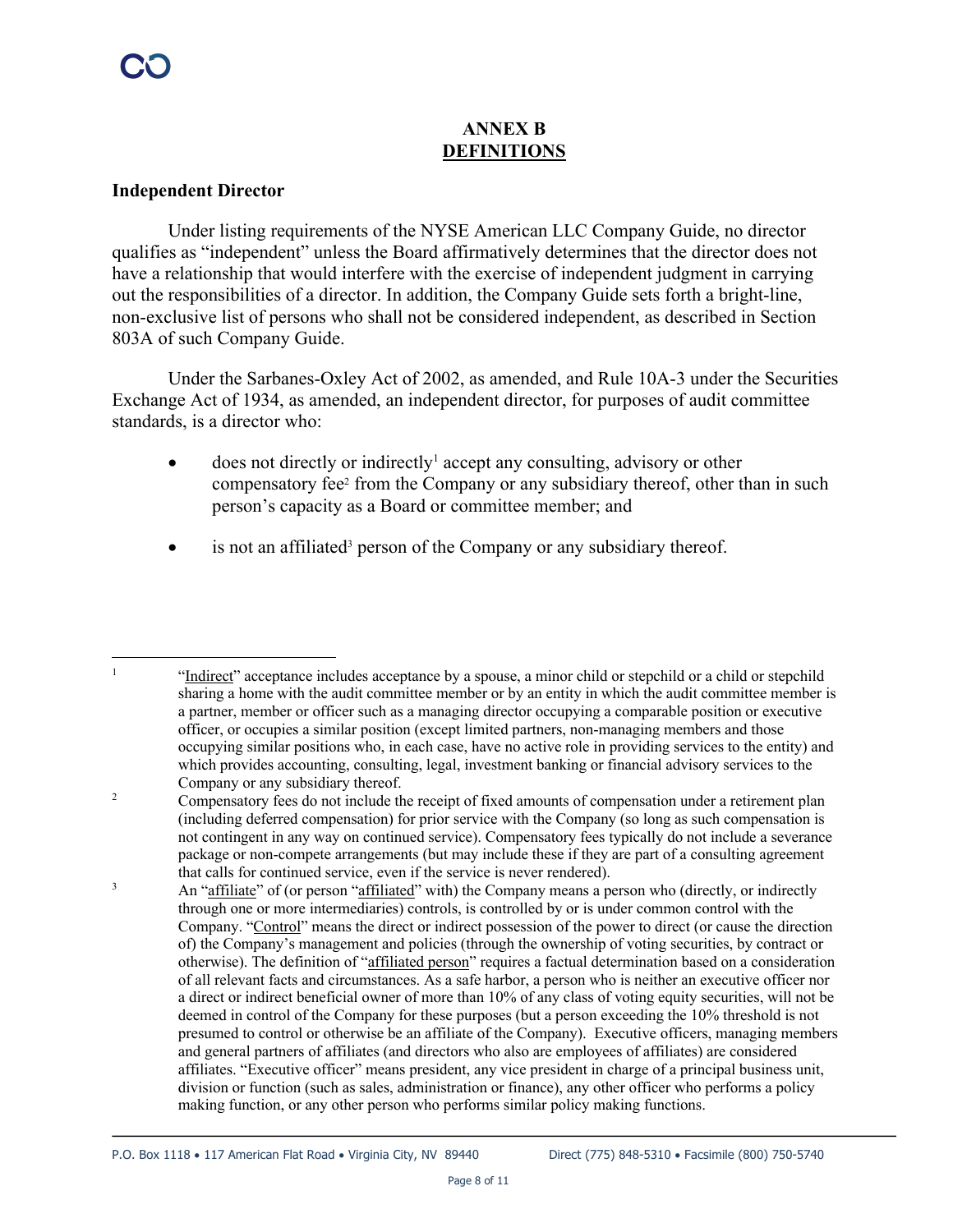#### **Non-Employee Director**

Under Rule 16b-3 under the Securities Exchange Act of 1934, as amended, a nonemployee director is a director who:

- $\bullet$  is not currently an officer (as defined in Rule 16a-1(f)) of the issuer or a parent or subsidiary of the issuer, or otherwise currently employed by the issuer or a parent or subsidiary of the issuer;
- does not receive compensation, either directly or indirectly, from the issuer or a parent or subsidiary of the issuer, for services rendered as a consultant or in any capacity other than as a director, except for an amount that does not exceed the dollar amount for which disclosure would be required pursuant to Item 404(a) of Regulation S-K; and
- does not possess an interest in any other transaction for which disclosure would be required pursuant to Item 404(a) of Regulation S-K.

#### **Outside Director**

Under Section  $162(m)$  of the Internal Revenue Code of 1986, as amended, a director is an outside director if the director:

- is not a current employee of the publicly held corporation;
- is not a former employee of the publicly held corporation who receives compensation for prior services (other than benefits under a tax-qualified retirement plan) during the taxable year;
- has not been an officer of the publicly held corporation (which would include serving as the interim chief executive officer in regular and continued service with the full authority vested in that office); and
- does not receive remuneration from the publicly held corporation, either directly or indirectly, in any capacity other than as a director (and for this purpose, remuneration includes any payment in exchange for goods or services).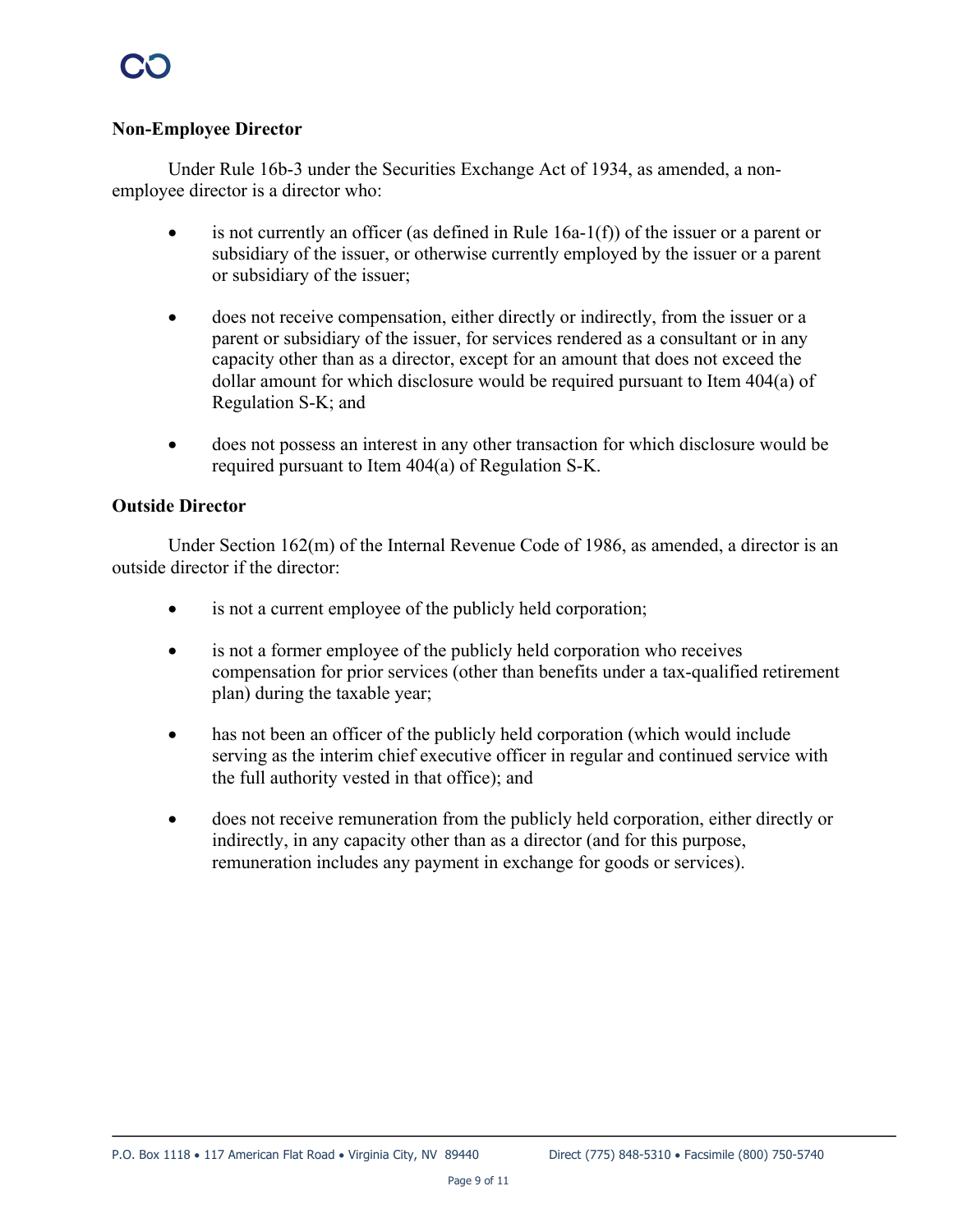#### **ANNEX C DIRECTOR INFORMATION REQUESTS**

In accordance with the By-Laws and the Corporate Governance Guidelines, and to enable all directors to properly discharge their fiduciary duties and to participate fully in Board and Committee deliberations on an equally informed basis, the Board has adopted as part of this Charter and directed the Committee to implement and all officers and employees to comply with the procedures set forth below regarding Director Information Requests (as defined below).

"Director Information Requests" include (i) any and all requests, however made or characterized, from a non-employee director for documents or information from, or to meet or speak with, any officer or employee of the Corporation or any of its subsidiaries and (ii) any and all telephone calls, emails, texts, other meetings and other electronic, personal and written communications by a non-employee director to or with any such officer or employee. "Director Information Request" do not, however, include incidental communications or contacts in the course of Board or Committee meetings or communications or contacts relating to meeting logistics, director compensation or expense reimbursement, director share ownership or transaction reporting, or other routine administrative, ministerial or clerical matters.

All Director Information Requests must first be submitted to the Nominating and Governance Committee. Such submissions must be made in writing unless the Director Information Request is immaterial, in which case they may be oral. The Committee will evaluate the submission to determine whether it is appropriate in light of the Board's oversight responsibility and the discharge of a director's fiduciary duty.

The Committee may (but need not) consult with the Chief Executive Officer, other directors and counsel to the Company. If the Committee determines that it is appropriate, the Committee will submit the Director Information Request to the Chief Executive Officer and notify all other directors thereof. If the Committee does not so determine, the Director Information Request will be deemed withdrawn. Responses by officers or employees to a Director Information Request shall be provided to all directors by uploading such responses to the online Board portal. To the extent that a response involves a meeting, telephone conference or similar communication, the officer or employee involved shall prepare and deliver a reasonably detailed written summary thereof (or, in lieu of such a summary, the Committee or the Chief Executive Officer may require another person to act as secretary and record and deliver to the Committee minutes thereof), in which case such summary (or minutes) shall be disseminated to all directors by uploading such summary to the online Board portal.

The foregoing procedures shall not apply to (i) Director Information Requests made by the Board or a Committee, acting as such, (ii) Director Information Requests (a) seeking or relating to legal advice or intended to be subject to a legal privilege or (b) related to possible fraud, embezzlement, insider trading, price-fixing or other violations of laws or the like (including those initiated by an officer or employee pursuant to the reporting procedures set forth in the Code of Conduct), or (iii) customary ordinary course requests and communications between (a) the Chair of the Audit and Finance Committee and the Chief Financial Officer or the internal audit department, (b) between the Chair of the Compensation Committee and the designee at the